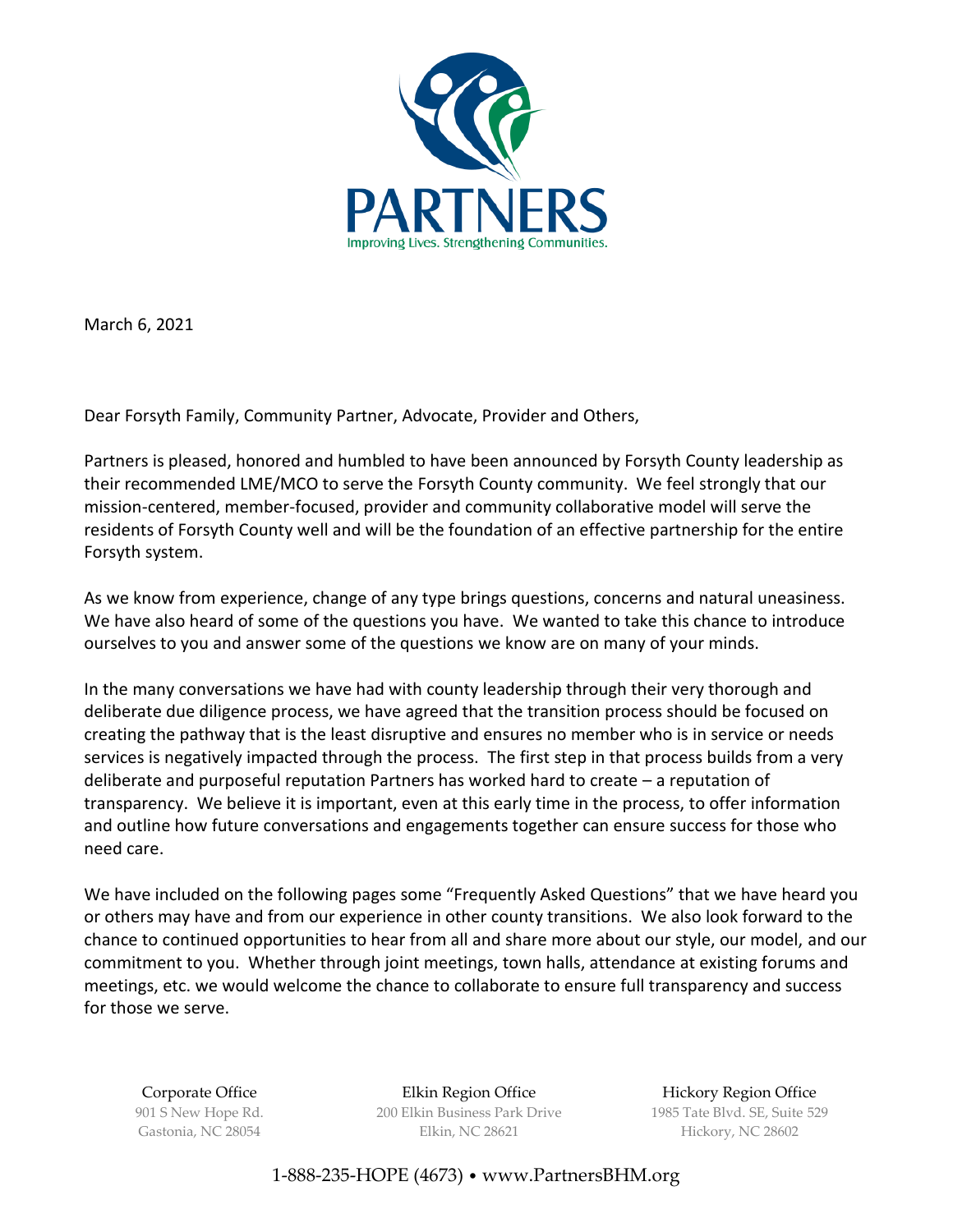We will continue to work with county management over the coming weeks and we look forward to working closely with you in the near future.

Sincerely,  $\sqrt{N}$ 

W. Rhett Melton Chief Executive Officer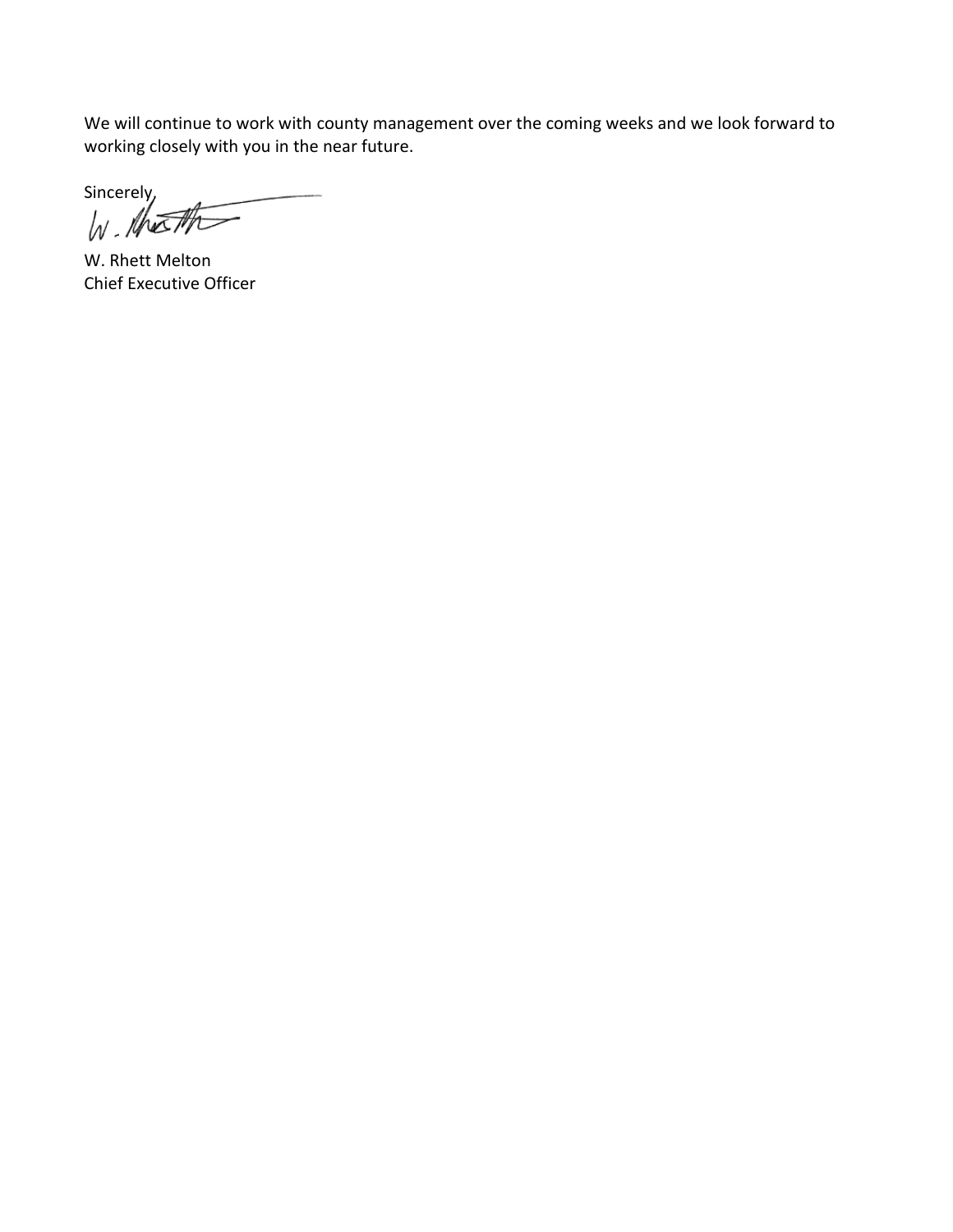# Partners County Transition Model

*Frequently Asked Questions*

## Providers

## *How many providers will Partners be looking to add to its current network to serve the need in Forsyth County?*

Partners has a philosophy of a broad provider network, ensuring choice and access for members in the county. Though LME/MCO's are permitted to have a "closed network", Partners has never limited provider enrollment in that way. We welcome all providers who are in good standing with state minimum qualifications and will not limit entry to the network based on size of the providers or the continuum of services offered.

## *How will the process work to become credentialled with Partners if a provider is not currently contracted with them?*

Partners will develop a seamless, expedited process to ease any administrative burden for providers wishing to continue to serve Forsyth residents and who are not currently enrolled with Partners. Partners will solicit the assistance of a provider advisory panel to help refine and abbreviate the application process so that it meets the needs of the state system and is "user friendly" for the partnering providers.

# *What will happen when rates currently paid to providers for services to Forsyth citizens is higher than Partners current provider rate?*

All rates paid to current providers for services to Forsyth residents will remain the same. Providers will continue to be paid their current rates after the transition to Partners. If Partners rate is a higher rate, Partners will work with DHHS to create the opportunity to provide the higher rate to current providers. At a minimum, all provider rates will remain whole compared to where they are now.

## Providers and Members

#### *Will members be able to keep their providers and care coordinators?*

Continuity of care is Partners' *top priority* for individuals receiving services in Forsyth County. It is critical to ensure that the transition process is as seamless as possible for members and their families. Partners will make every effort to employ current care managers who are supporting Forsyth County members; and, consistent with Partners' philosophy and model of a broad and open provider network, we will contract with existing Forsyth providers. We will also work to identify highest-risk members in care to provide them with additional support during the transition.

*Will all service authorizations in effect at the time of the transition have to be redone and re-submitted?*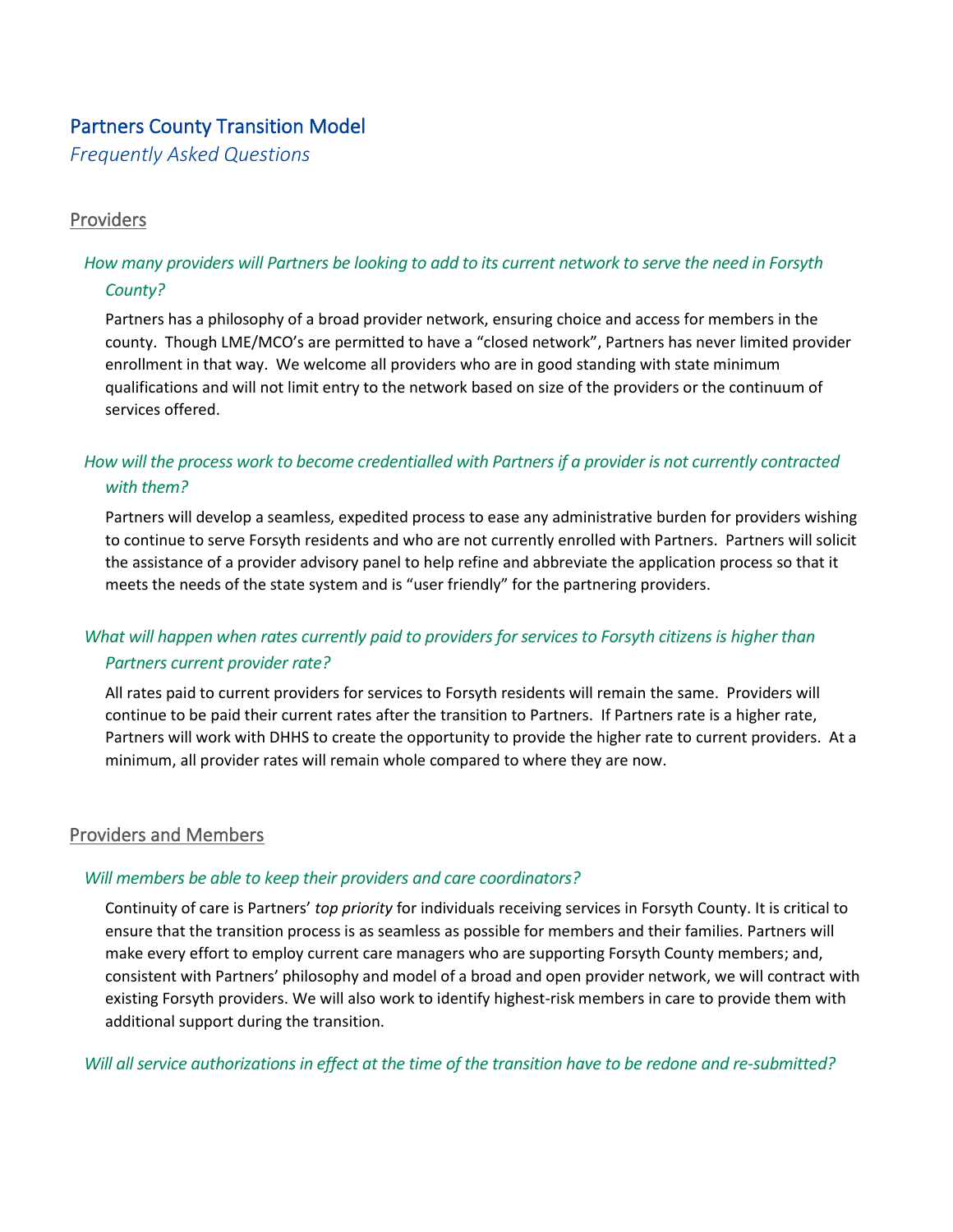In order to assist with continuity of services for members, Partners will honor all service authorizations in effect at the time of transition. Partners will work collaboratively with Cardinal to obtain current authorization documentation.

## *What will happen if Partners does not offer all the same "in lieu of" services that Cardinal offers?*

Partners has reviewed the currently available "in lieu of" services offered to members in Forsyth County and are confident that there will remain the same or similar services after transition. Partners has many "in lieu of "services available to members, many the same as Cardinal. If during the ramp-up process any are discovered that are currently available and do not crosswalk to one of Partners such services, Partners will work with DHHS to have those approved as soon as possible, expecting to finalize before the transition date. Those that are currently offered by Partners and not by Cardinal will also become available to Forsyth residents at the time of transition.

## **Members**

### *Do I have to do anything?*

No. If you are currently receiving Mental Health, Substance Use Disorder or Intellectual/Developmental Disability services through Cardinal, and remain eligible for services, you will be automatically enrolled with Partners with the effective date of the realignment, should it be approved.

# *Does Partners limit the number of Consumer Family Advisory Committee (CFAC) members who are on the large CFAC team to one person per county?*

Partners CFAC operates as an independent and self-governing group that provides valuable insight, feedback, suggestions and guidance to Partners' Board of Directors and senior leadership. The CFAC membership consists of three members/family members from each of the current counties. There currently are no regional or county level CFAC groups. Partners supports the CFAC's determination of the best structure to meet their needs and would support any additional regional or county level group if that was the will of the members. Partners has a very effective CFAC that collaborates closely with the governing board and leadership team. In addition, Partners' Board has three CFAC representatives who are voting members of the Board.

## Members – I/DD Waiting List

#### *How will individuals on the IDD Wait List be impacted. Would they have to wait even longer?*

When someone is already on the Innovations Registry of Unmet Needs/Waiting List in NC and moves to a different LME/MCO, that individual's date and time waiting is maintained and transfers to the new LME/MCO with the individual. Example: If an individual is a Cardinal member and has been waiting for Innovations since 9 AM on 8/1/2015, that individual would be on Partners list with that same time and date.

When the state has new Innovations slots to allocate to LME/MCO's, they determine that allocation on a per capita basis. Each LME/MCO receives a specific number of the new slots based on the population of the LME/MCO's catchment area. Likewise, when Partners has slots to assign to members of the waiting list,